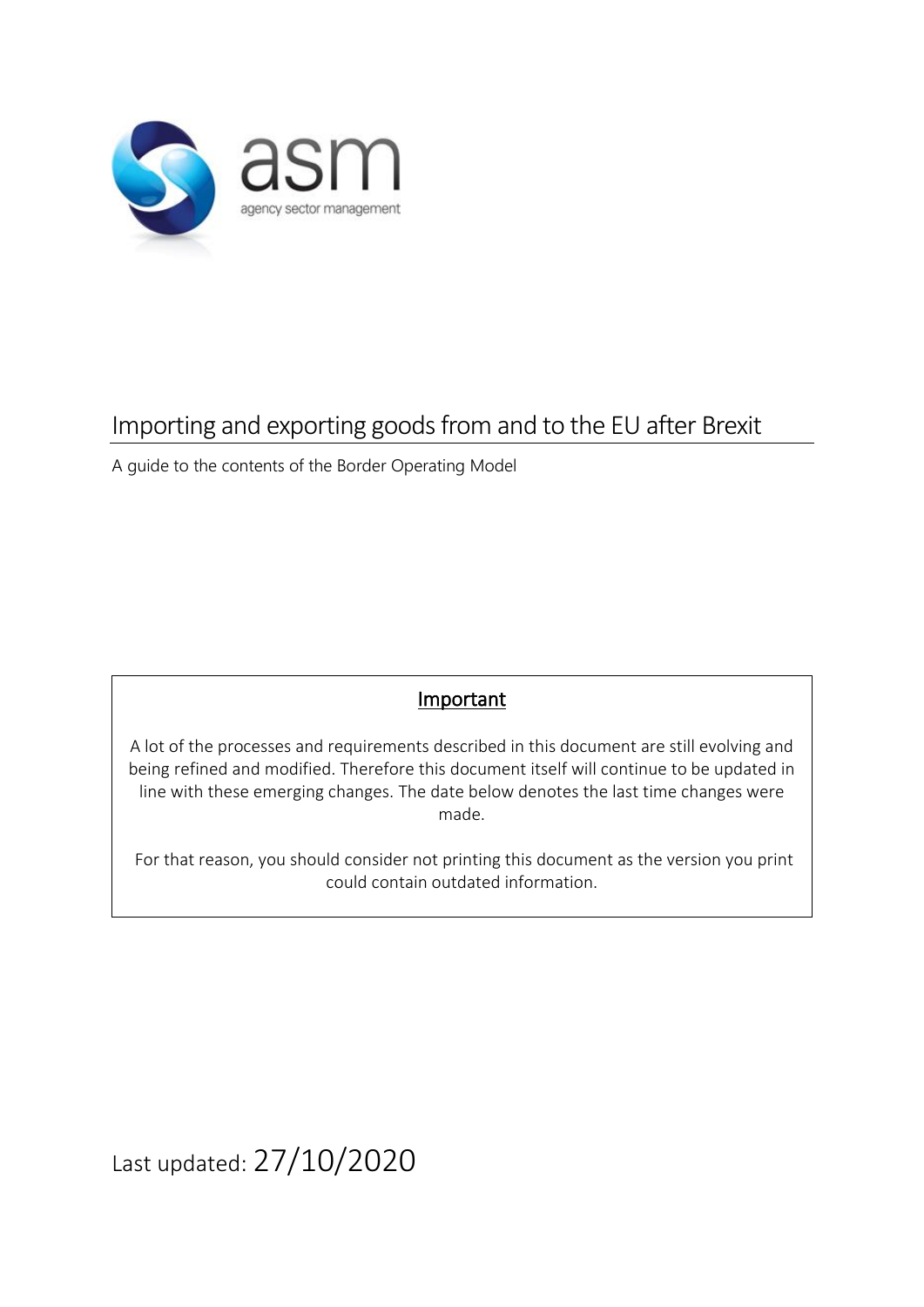©2020 Agency Sector Management (UK) Limited

This document and the contents thereof must not be disclosed, reproduced or transmitted in whole or in part, in any form or by any means without the express permission of Agency Sector Management (UK) Limited.



Ashford House, 41-45 Church Road Ashford, Middlesex

 $\textcircled{1}$  +44 (0)1784 242200  $\textcircled{2}$  admin@asm.org.uk  $\textcircled{3}$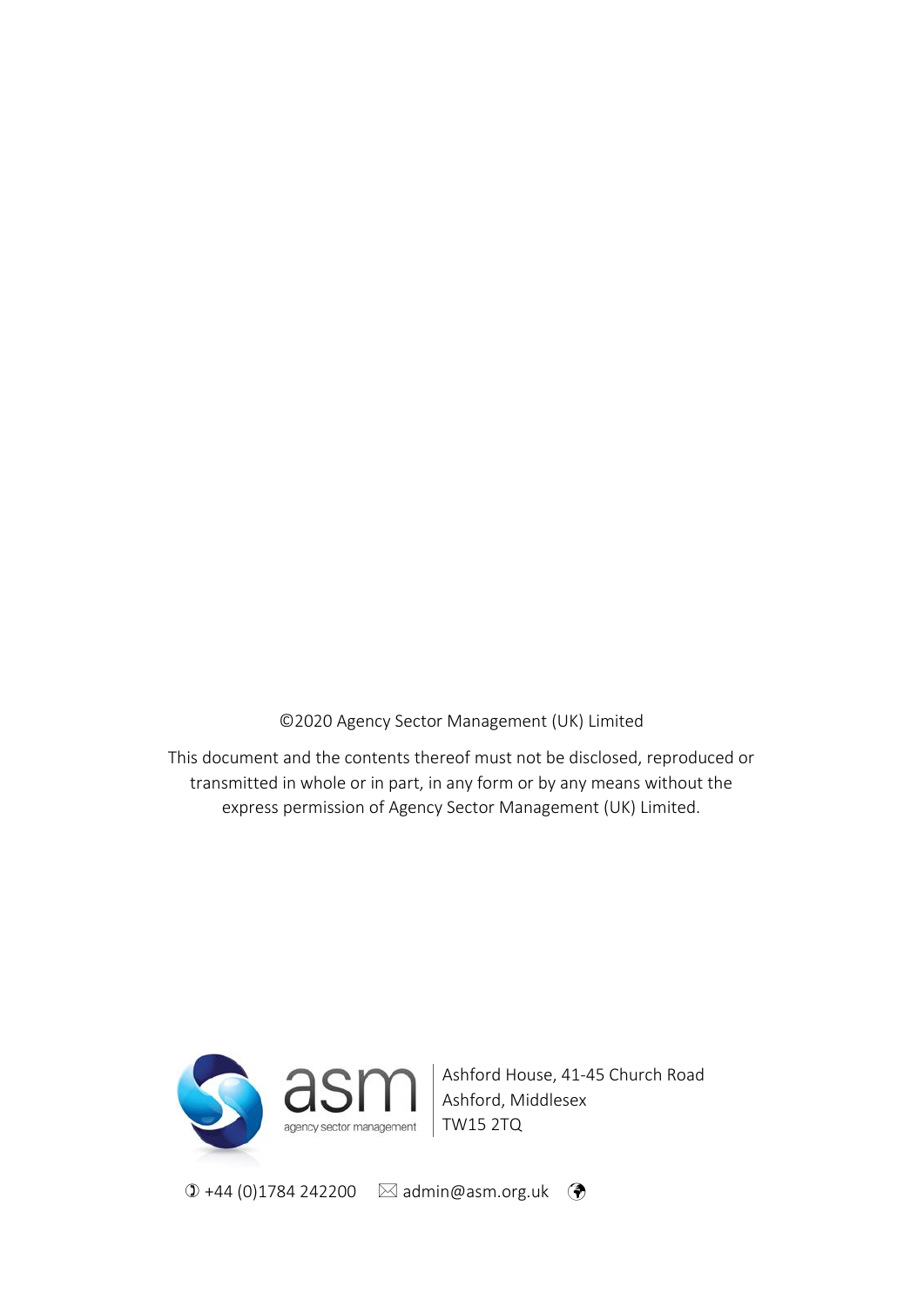# Overview

On 1 January 2021 the transition period with the EU ends and controls will be placed on the movement of goods between GB and the EU.

In July 2020 the government published *"The Border with the European Union: Importing and Exporting Goods"* (referred to here as the *Border Operating Model or BOM*), outlining the processes to be adopted.

This document is intended to summarise those requirements in a more concise and legible way describing, as far as is currently understood, the processes involved.

It is only concerned with imports to and exports from Great Britain (England, Scotland and Wales). It does not cover goods moving to or from Northern Ireland.

This document is primarily concerned with goods moving by road and arriving or departing on ferries or through the channel tunnel, as this is by far the most common mode of transport for EU goods entering GB.

It should be noted that the *Border Operating Model* is far from complete, and that the processes that it outlines are constantly evolving and being clarified. With that in mind, this document and the guidance herein is also very likely to be updated on a regular basis.



*The Border Operating Model.*

Click the image above to read the document in full.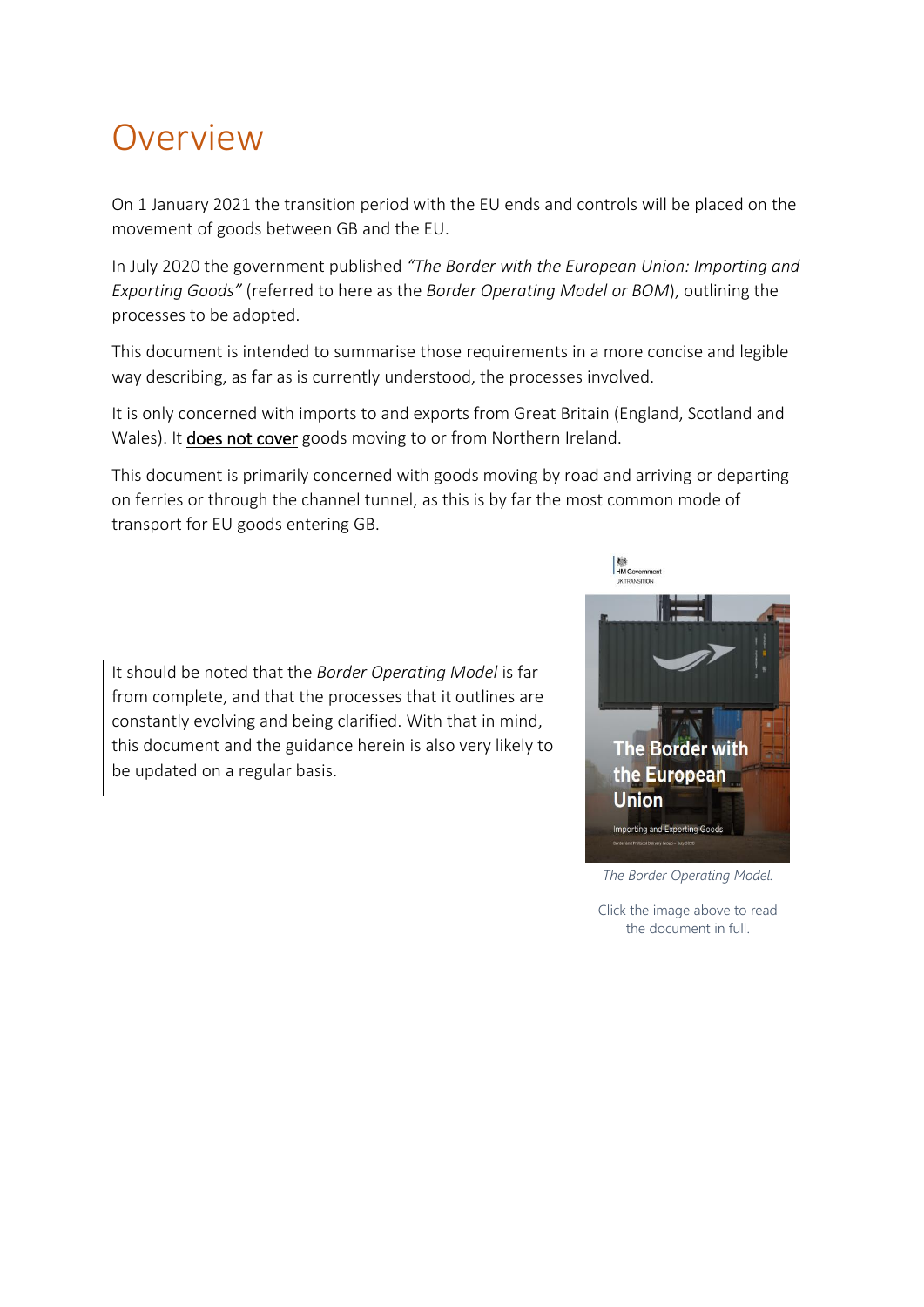# **Table of Contents**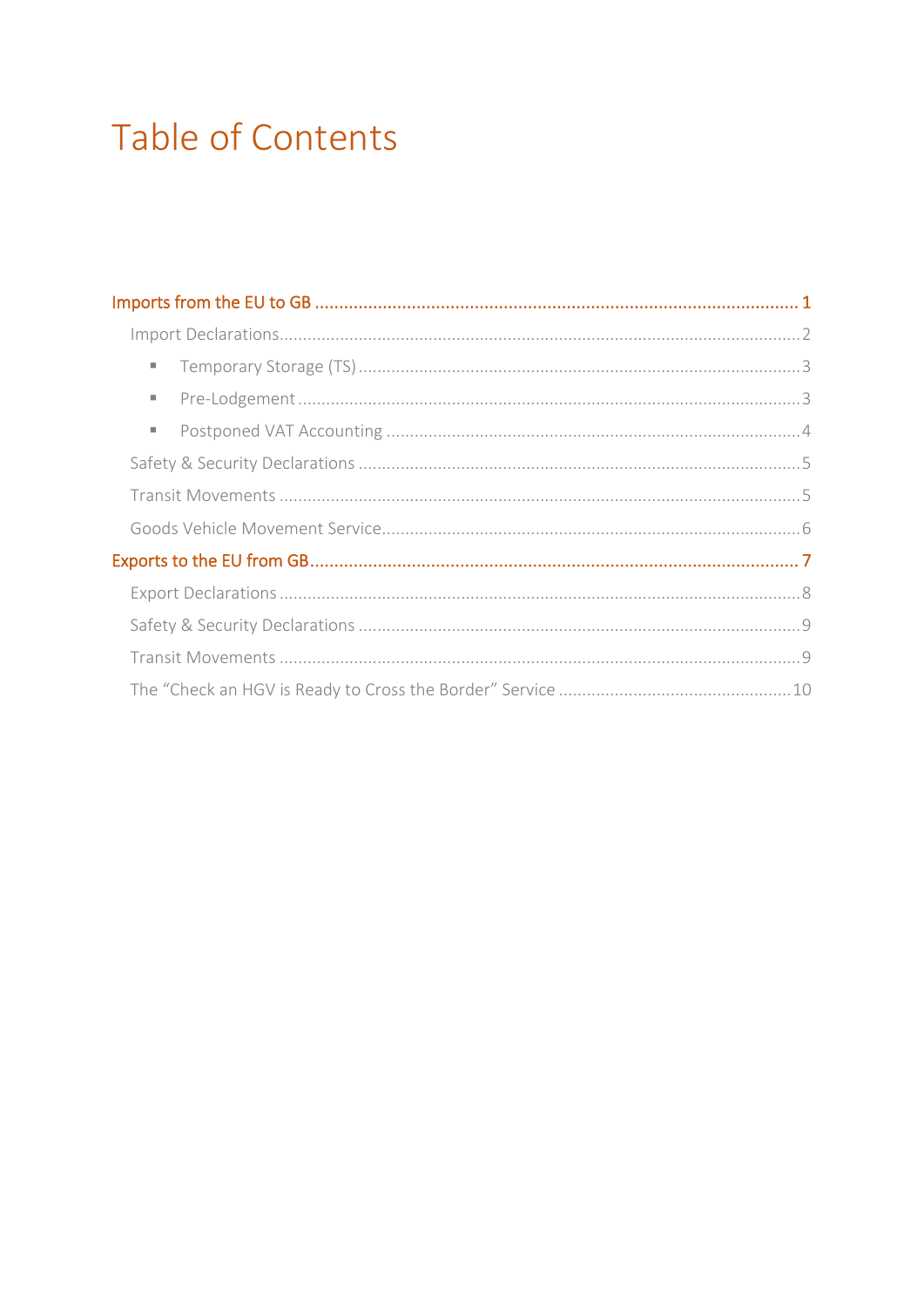# <span id="page-4-0"></span>Imports from the EU to GB

For imports, the controls discussed here will be introduced in 3 stages (from January, April and July 2021).

Each section below indicates the date the requirement comes into force and any enhancements and/or modifications required or planned for Sequoia and the date these are being considered.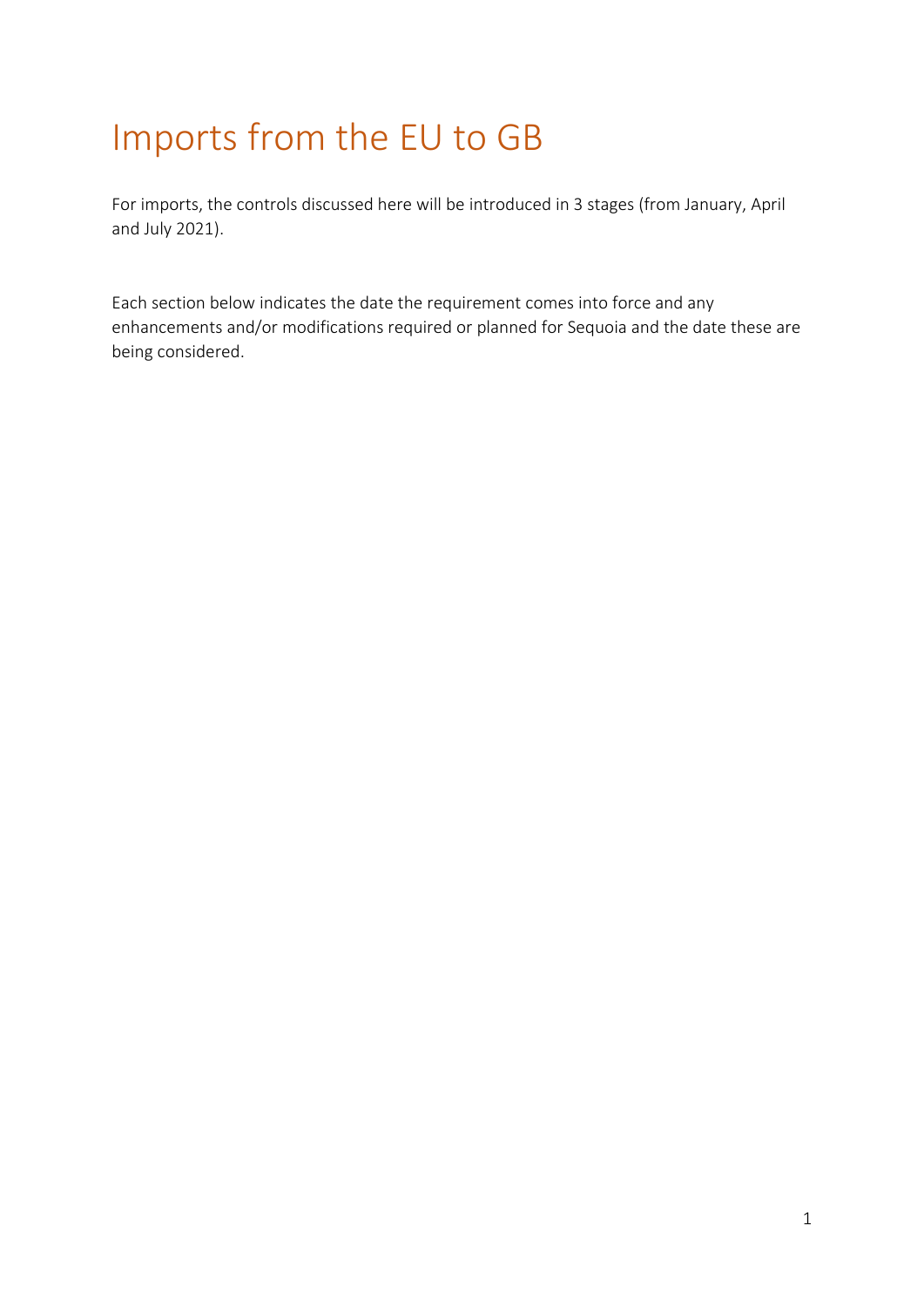### <span id="page-5-0"></span>Import Declarations



Import declarations will be required for EU goods entering GB from  $1<sup>st</sup>$  January 2021 - in the same way as they are already required for goods from the rest of the world. This is regardless of whether there is a trade deal agreed or not.

These declarations will be submitted to CHIEF.



Sequoia already supports all types of CHIEF import declarations.

There are minor, mainly standing data, changes required to Sequoia for  $1<sup>st</sup>$  January 2021.

The vast majority of goods from RoW currently arrive in GB at inventory-linked locations by air or sea and are placed in temporary storage (in sheds, ITSF, ETSF etc). These locations have the required space and facilities to operate this temporary storage model.

Conversely, most of the goods arriving from the EU do so by road. These RoRo locations typically do not have the required space and facilities to operate this temporary storage model.

However, from 1<sup>st</sup> January, RoRo port operators can decide whether to;

- a) adopt the temporary storage model difficult for most as the space is not available and, unlike air and sea where the goods unload from the vessel on arrival, the vehicles are required to move the goods onward immediately.
- b) Adopt the 'pre-lodgement' model, whereby import declarations for all goods are lodged prior to the vehicle boarding the ferry.

A port can adopt a mix of the above; some ports have separate terminals/berths for RoRo and other traffic.

As yet, HMRC have not published a list of which ports have adopted which model(s).

These models are described below.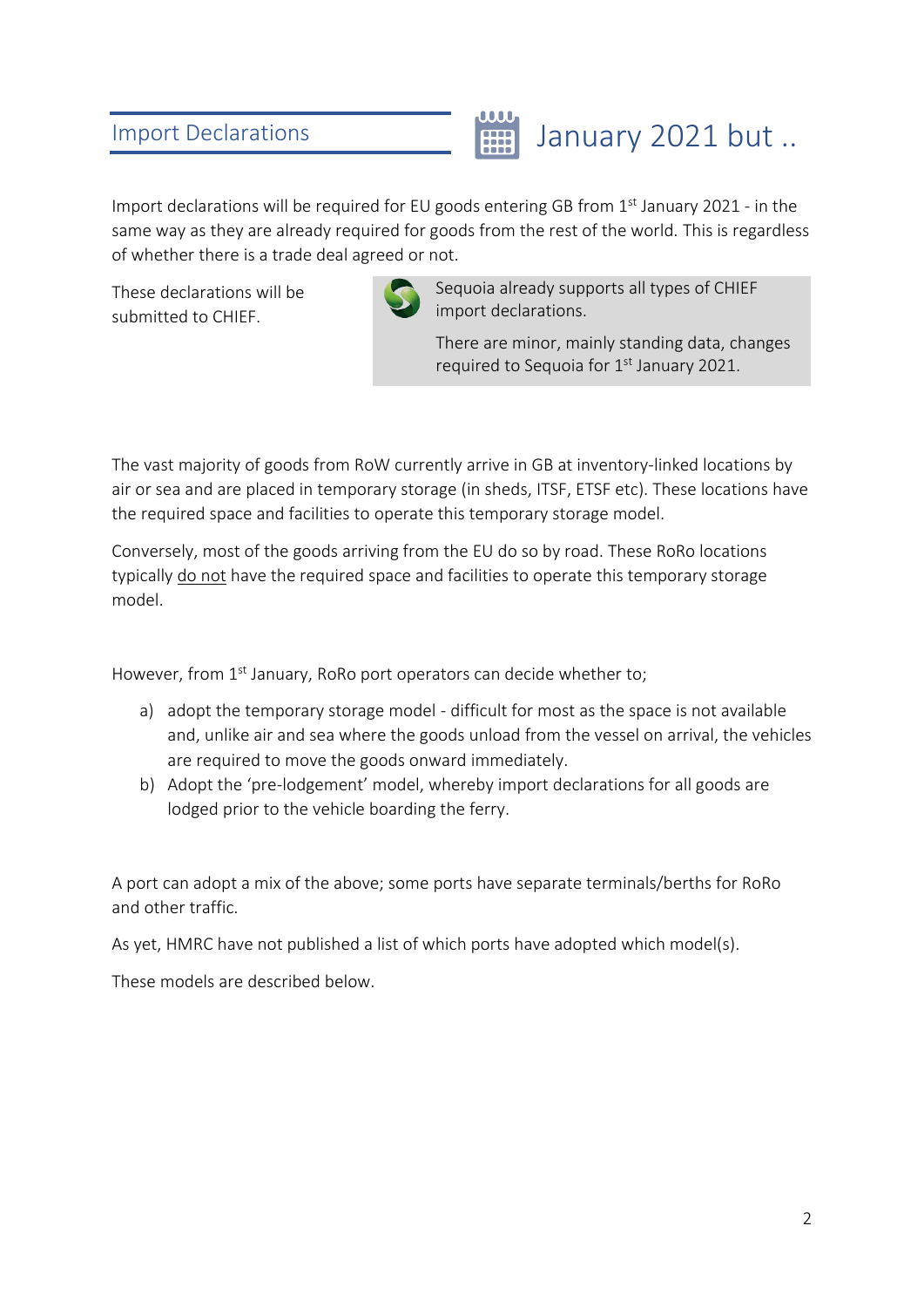#### <span id="page-6-0"></span>■ Temporary Storage (TS)

This is the model used at most existing airports and seaports for dealing with RoW imports. The goods are generally unloaded on arrival and placed in an ITSF with electronic inventory records created.

The goods do not necessarily have to be unloaded however - if the TS authorisation allows. E.g. Dover has a facility called Stop 24. Goods in lorries arrive at Stop 24 and inventory records are created (on Pentant) and clearances are done against these, without the vehicle

being unloaded (unless there is a need for examination). Stop 24 however is not within Dover port, it is a service

Dover has adopted the pre-lodgement model for EU imports - see below. Therefore we will not provide an interface to the Pentant ACA inventory for 1<sup>st</sup> January 2021.

#### <span id="page-6-1"></span>■ Pre-Lodgement

This model requires goods to be declared to customs prior to them boarding the ferry in the EU. Declarations are submitted pre-lodged (i.e. the third character of Box 1 declaration type is one of D, F or H).

The declarant then has until the end of the next working day to 'arrive' the goods. This is done by amending the declaration on CHIEF (e.g. changing box 1 from IMD to IMA).

station on the M20 motorway west of Folkestone. It has limited capacity.

We are introducing a process in Sequoia to 'arrive' all the declarations associated to a road import shipment or consolidation automatically. This will be available for  $1<sup>st</sup>$ January 2021.

This arrival process is not explicitly mentioned in the BOM for normal goods but is for controlled goods (section 1.1.3).



Traders are being allowed to defer the submission of import declarations for 'normal' goods for 6 months, if those goods are being placed into free circulation..

Controlled goods are required to be declared at the frontier.

This is aimed primarily at 'new' traders - those who only trade with the EU and are therefore unfamiliar with customs processes and procedures - but as far as we know it is available to all. It is available for imports arriving at least until the end of June 2021.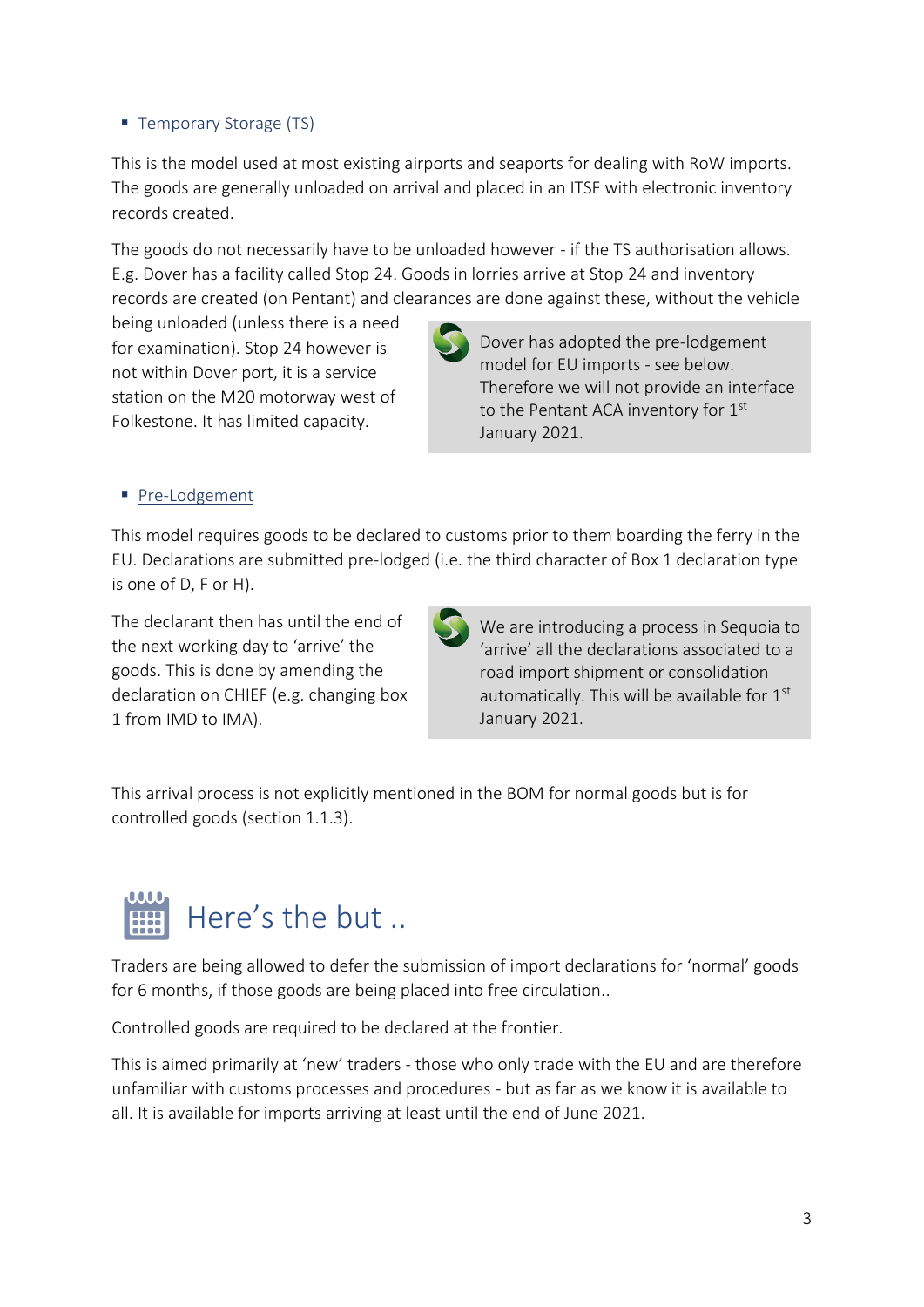HMRC say they will authorise all traders (those with a GB EORI number) automatically for this facilitation; there is no need for any trader to apply. Any trader who is not to be

automatically authorised will be notified by HMRC in advance.

A trader wishing to make use of this facilitation must keep details of the goods they have imported in their 'commercial records'.

This is commonly referred to as Entry in Declarant's Records (EIDR).

They must then submit supplementary declarations within 6 months to cover

import using the facilitation) the trader (importer/consignee) must have 'access to' a CFSP authorisation under which the supp. decs will be submitted. This can be their own authorisation or one



We are introducing a process in Sequoia to store this data. Essentially it is the supplementary (ISD) declaration form, but an 'offline' version of it.

This is so the record does not contaminate any CFSP final supplementary declaration (FSD) counts and so that all such records can be easily filtered and listed.

This will be available from  $1<sup>st</sup>$  January 2021.

the goods. The taxpoint date on the supp. dec. is the date of import.

At the point that the first supplementary declaration is due (i.e. up to 6 months after the first



For those traders deferring their import declarations, the above offline ISD will allow the user to 'calculate revenue' in the normal way (if they have an ocean badge) to provide the VAT amount to the importer.

<span id="page-7-0"></span>■ Postponed VAT Accounting

of a customs agent.

For those traders deferring their import declarations,, the trader (importer/consignee) must use postponed VAT accounting (PVA) to account for the VAT due on these goods on their normal VAT return. A new MoP code of 'G' has been introduced to indicate this on the declaration.

PVA is also available to those making import declarations at the frontier when the goods arrive.

It is important that you check with the importer before requesting PVA on a frontier import declaration, and advising them that you have done so subsequently.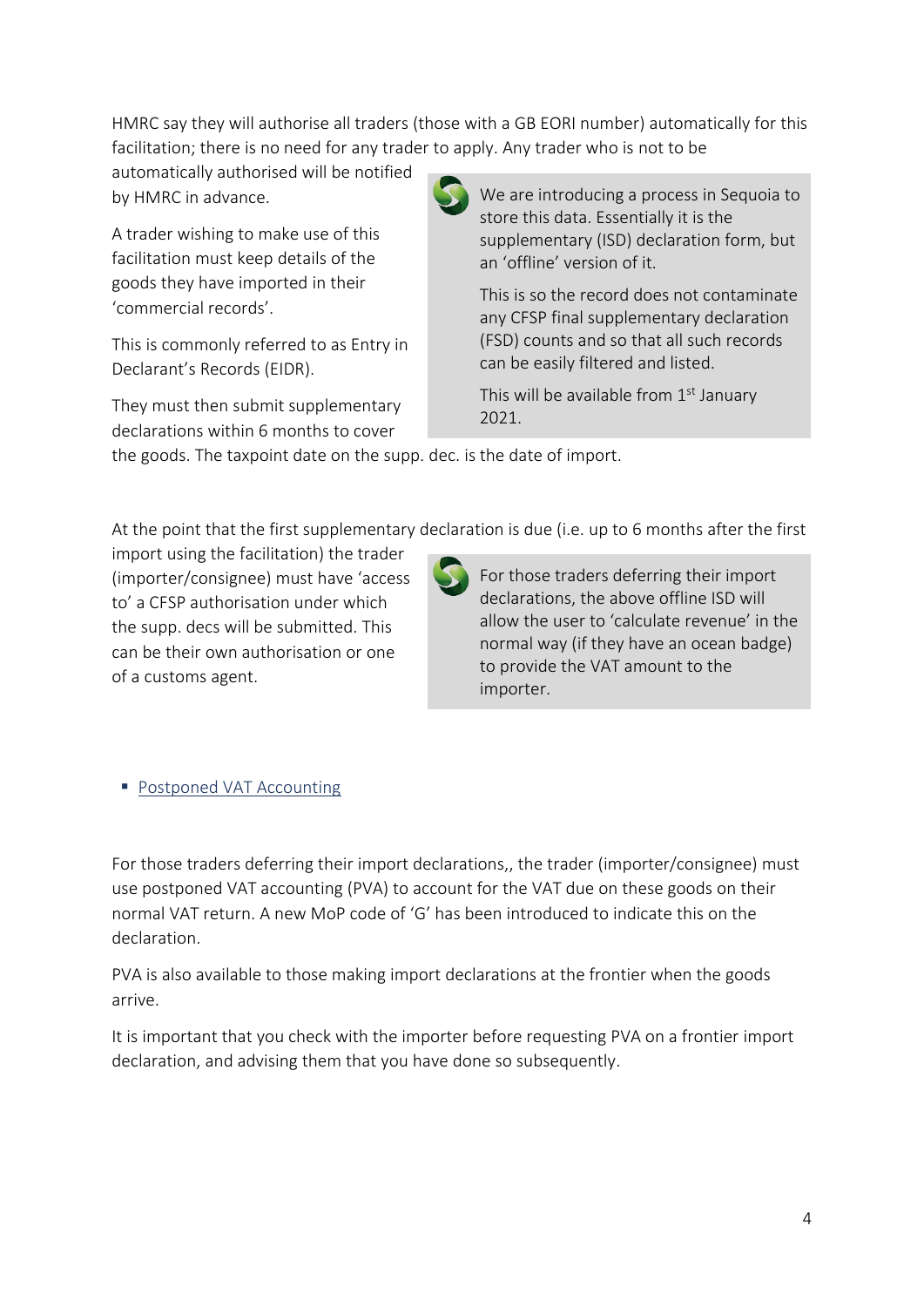### <span id="page-8-0"></span>Safety & Security Declarations



Entry Summary Declarations (ENS) will be required for EU goods entering GB - as they are already required for goods from the rest of the world RoW).

These declarations are the responsibility of the carrier (the road haulier in the case of RoRo goods). For air and deep sea goods, the shipping/airline is responsible.

Sequoia does not currently support ENS declarations.

To date we do not know whether there will be any 'mutual recognition' of s&s regimes between the UK and the EU as part of the current negotiations. If there is then this could mean that ENS declarations are not required.

Until the final outcome of the negotiations is known, ENS declaration functionality will not be considered in Sequoia.

#### <span id="page-8-1"></span>Transit Movements



Traders will be able to move goods into the UK customs territory under the Common Transit Convention (CTC). The requirements for moving goods under the CTC are not significantly altered by the staged introduction of import controls.

When transit movements arrive in the UK, the goods and the Transit Accompanying Document (TAD) must be presented at an office of transit. This process can be completed digitally, using the new Goods Vehicle Movement Service (GVMS) - see below.

Most goods coming from the EU (originating in or being in free circulation in the EU) currently do not move under transit as there is no need - the goods are in free circulation moving from one part of the EU to another.

This may well change from  $1<sup>st</sup>$  January 2021. Whilst there is still no need for the goods to move across the EU from say their origin in Germany to Calais under transit, moving them under transit when they arrive in the UK would remove the need for any pre-lodged import declarations. This could be useful, especially for groupage loads where the data required to make an import declaration may not be available in time. The transit can be discharged at an inland ETSF and import declarations done from there.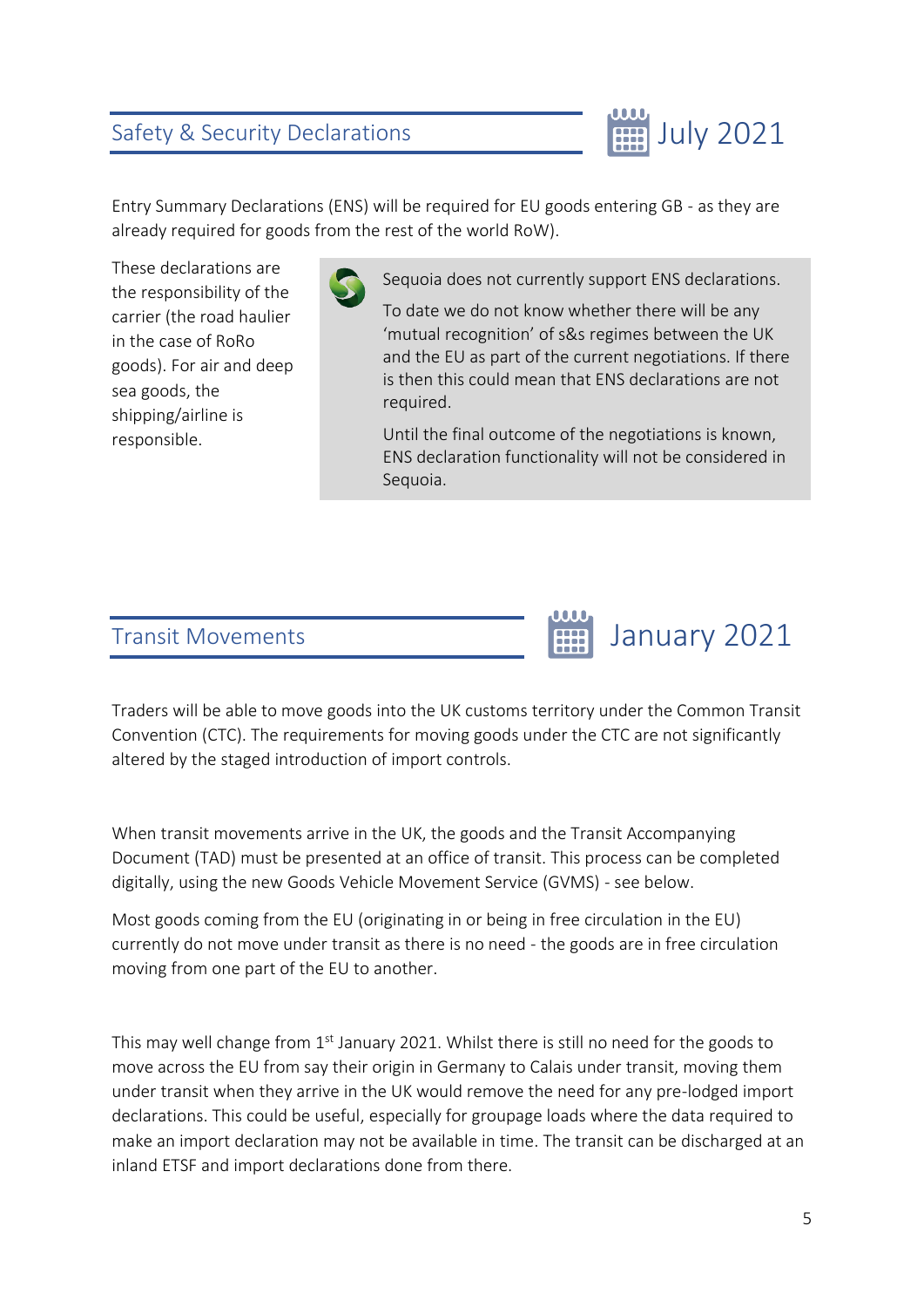<span id="page-9-0"></span>Hauliers will be required to submit their Transit MRNs and vehicle/trailer registrations via the GVMS before checking in at the EU port of departure.

This information will be assessed during the crossing to the UK and the person in control of the goods will be notified if they are clear to proceed on their journey or require a check. How this is done is not known!

GVMS is still being developed by HMRC. It is far from certain that it will be up and running by 1st January.

January 2021

As the requirement initially is that only transit MRNs have to be recorded in GVMS, Sequoia will not interface to GVMS on  $1<sup>st</sup>$  January 2021.

Some ports may still choose to operate a paper-based Office of Transit. In this circumstance, hauliers should present their goods and Transit Accompanying Documents to customs officials at the port of arrival in GB. It is not known which ports will use GVMS for this and which will use existing paper based processes.

It is assumed that, from July 2021, GVMS will include the need to capture import declaration references (CHIEF entry numbers or CDS MRNs) as well as transit MRNs. An interface from Sequoia to GVMS will be considered from that date.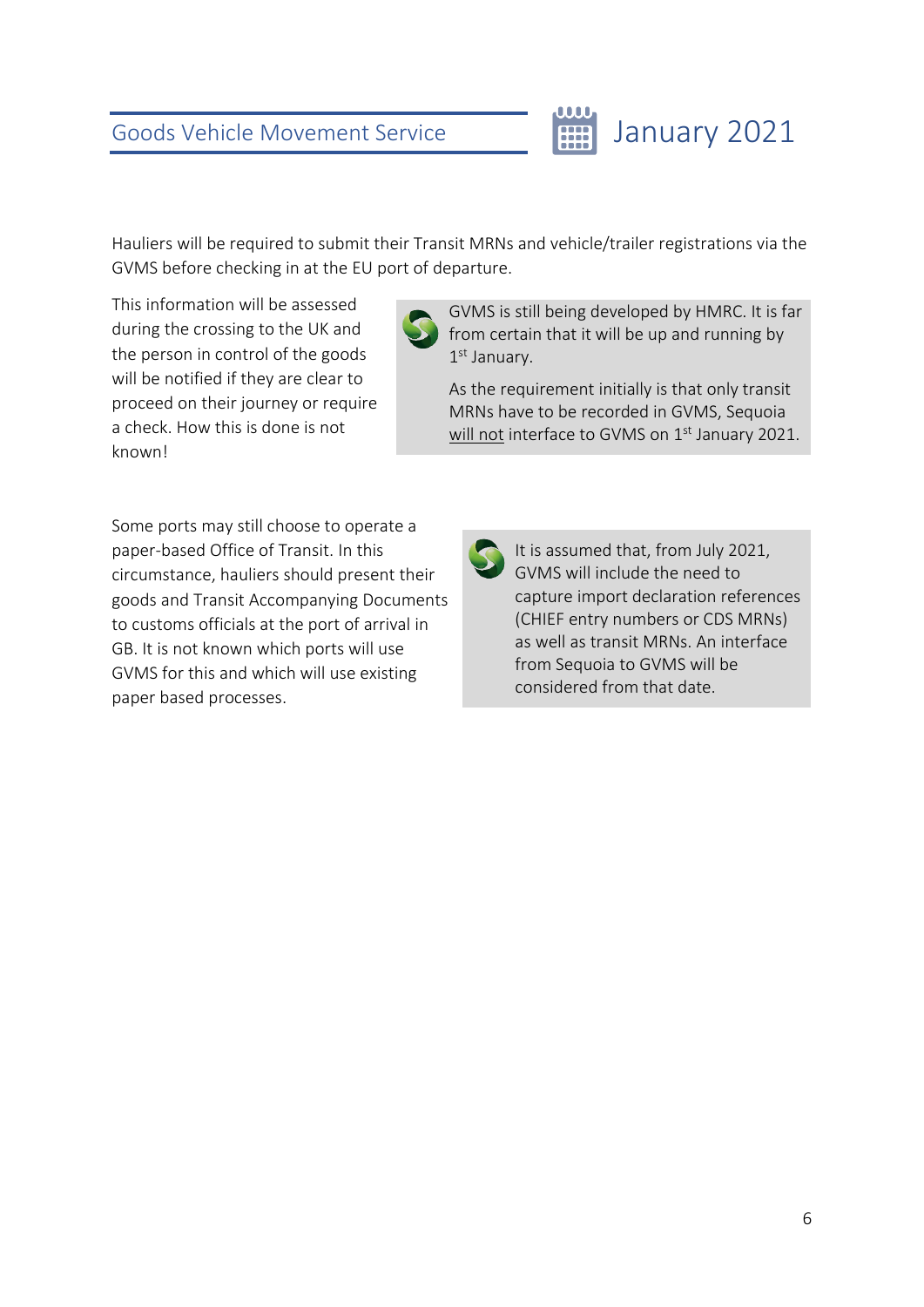# <span id="page-10-0"></span>Exports to the EU from GB

Each section below indicates the date the requirement comes into force, any enhancements and/or modifications required or planned for Sequoia and the date these are being considered.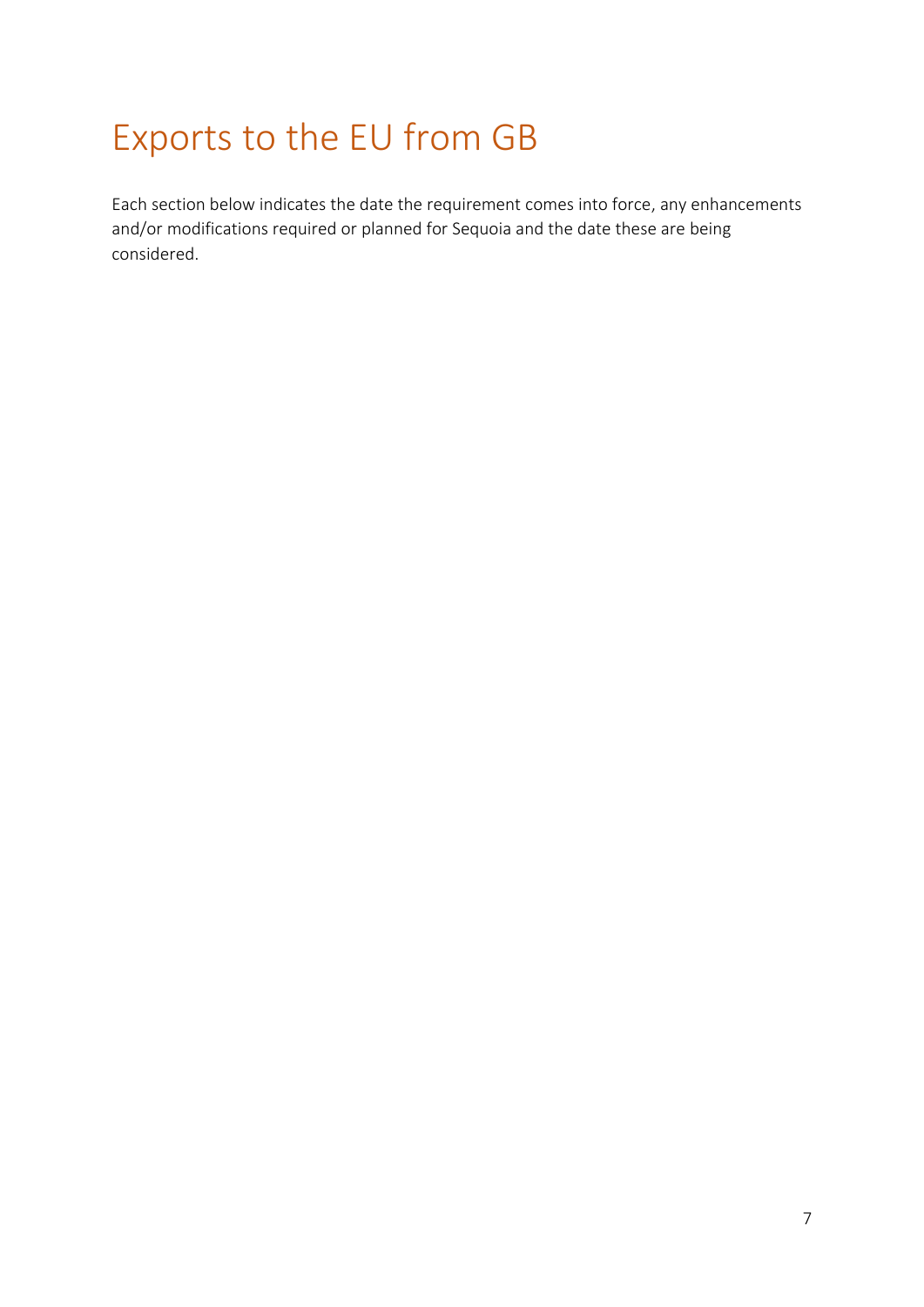## <span id="page-11-0"></span>Export Declarations



Export declarations will be required for goods to the EU from  $1<sup>st</sup>$  January 2021 - in the same way as they are already required for goods to the rest of the world. This is regardless of whether there is a trade deal agreed or not.

These declarations will be submitted to CHIEF.



Sequoia already supports all types of CHIEF export declarations.

There are minor, mainly standing data, changes required to Sequoia for 1<sup>st</sup> January 2021.

From January 2021 to the end of June 2021 for goods moving via locations without existing customs control systems, including RoRo listed locations and other non-inventory linked locations, an arrived declaration must be submitted before the goods have left the trader's premises.

Hauliers will need to carry evidence that a declaration has been made.

If a physical check is required, the haulier or declarant will be instructed to move to a specified location for a check. How this will be done is not yet clear.

It is expected that, from  $1<sup>st</sup>$  July 2021, most export declarations will revert to being prelodged.

At locations using the Goods Vehicle Movement Service (GVMS) - i.e. non-inventory linked locations - hauliers will then need to use GVMS to link export declaration references together into one single Goods Movement Reference (GMR). The driver will be required to present the GMR at the port or terminal of exit and GVMS will arrive and depart the declarations automatically.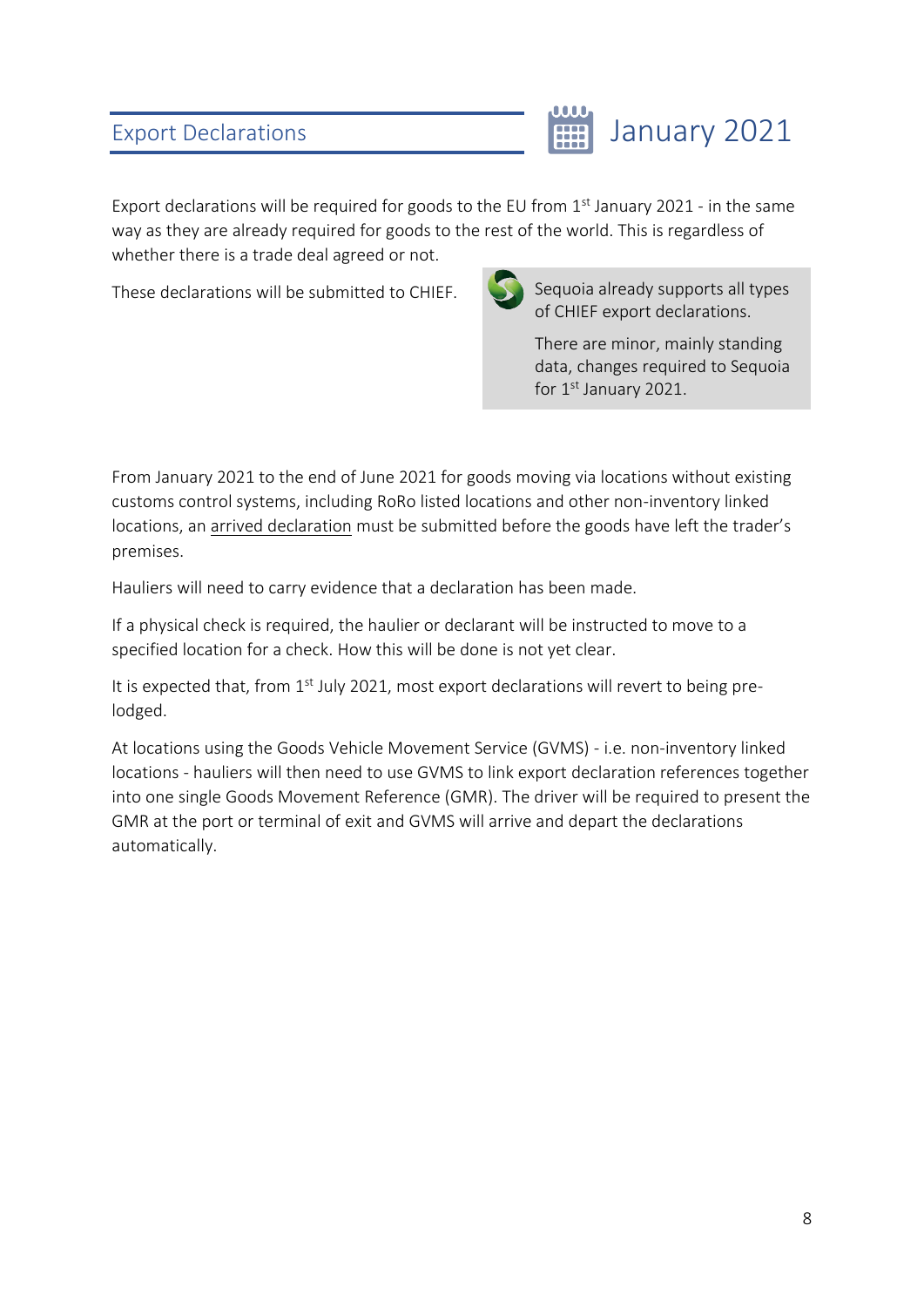### <span id="page-12-0"></span>Safety & Security Declarations



January 2021

In normal circumstances, it is not necessary to submit a separate Exit Summary Declaration (EXS) for safety & security purposes. The requirement is fulfilled by submitting an export declaration which combines fiscal and safety & security information.



Sequoia does not currently support EXS declarations directly. However, in the very limited circumstances they are required currently, HCI can be used.

As all movements from GB from 1<sup>st</sup> January 2021 will be exports - requiring an export declaration - it is unclear if there will be any requirement for a separate safety & security declaration.

**HH** 

<span id="page-12-1"></span>

Traders will be able to move goods from the UK customs territory under the Common Transit Convention (CTC). The requirements for moving goods under the CTC are not significantly altered by the introduction of export controls.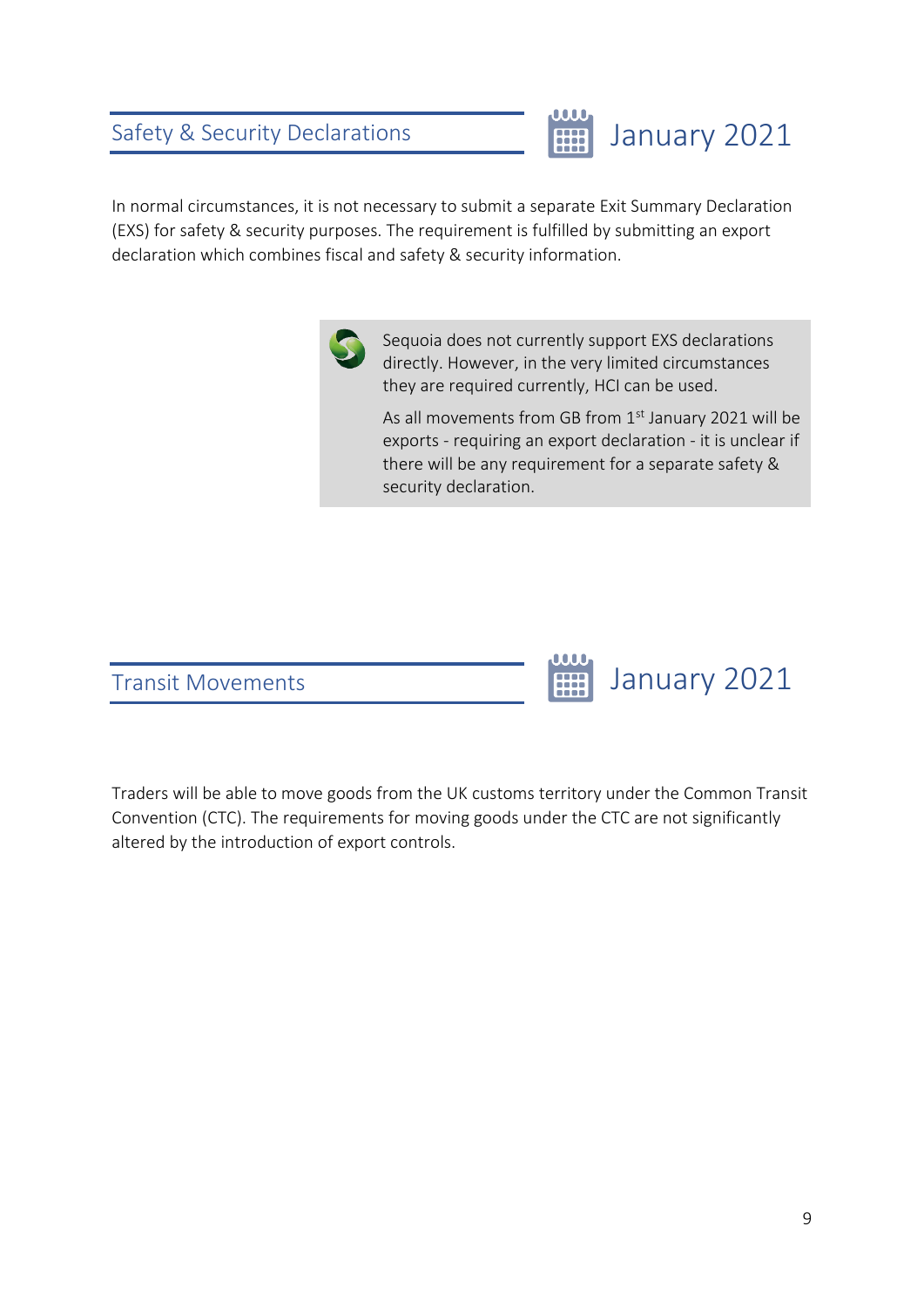#### <span id="page-13-0"></span>The "Check an HGV is Ready to Cross the Border" Service

#### 曲 January 2021

This was previously referred to in the BOM as 'Smart Freight'.

When the transition period ends, it is expected that the EU will implement full import controls on goods moving from Great Britain to the EU.

This means that drivers taking goods from GB to the EU, regardless of where they are starting, will need to carry evidence that EU import requirements have been met for the goods they are transporting.

This evidence includes customs or transit declarations and any other commodity-specific approvals such as Export Health Certificates. Such documentation could be checked at GB points of departure or at the EU port of arrival. This will be true regardless of whether the UK and the EU conclude a Free Trade Agreement.

While in most instances it is the responsibility of the trader to provide the necessary documentation to the driver, it is the driver who must carry and present this when requested by border officials, or members of staff for the relevant carrier.

Drivers without the correct documentation risk being stopped from boarding services departing GB or on arrival at the EU port, being fined, or sent back to their point of departure. There is a risk of queues and delays, especially of Heavy Goods Vehicles (HGVs) weighing more than 7.5 tonnes, on the roads approaching ports on GB-EU routes if high volumes of HGVs do not have the correct documentation.

As part of plans to help hauliers and HGV drivers understand if they are carrying the right documentation, the UK Government is developing a new web service, known as "Check an HGV is Ready to Cross the Border" for the RoRo Freight Industry.

There is currently no documentation available as to exactly how this service will work or whether interfaces to it will be provided.

Therefore as it stands Sequoia will not interface to the service.

For the end of the transition period, the Service will be introduced for RoRo freight leaving GB for the EU. It will help ensure that only vehicles carrying the correct customs and import/export documentation for the EU's import controls travel to the ports.

For use by industry, the Service will signpost information related to exporting goods from GB to the EU. The Service will ask that details of the HGV being used to transport goods to an EU port are submitted in advance of the journey commencing, ideally at the point of loading the goods.

These details will be individually submitted for every HGV leaving Great Britain and will include the Vehicle Registration Number (VRN) as well as the destination, expected date of